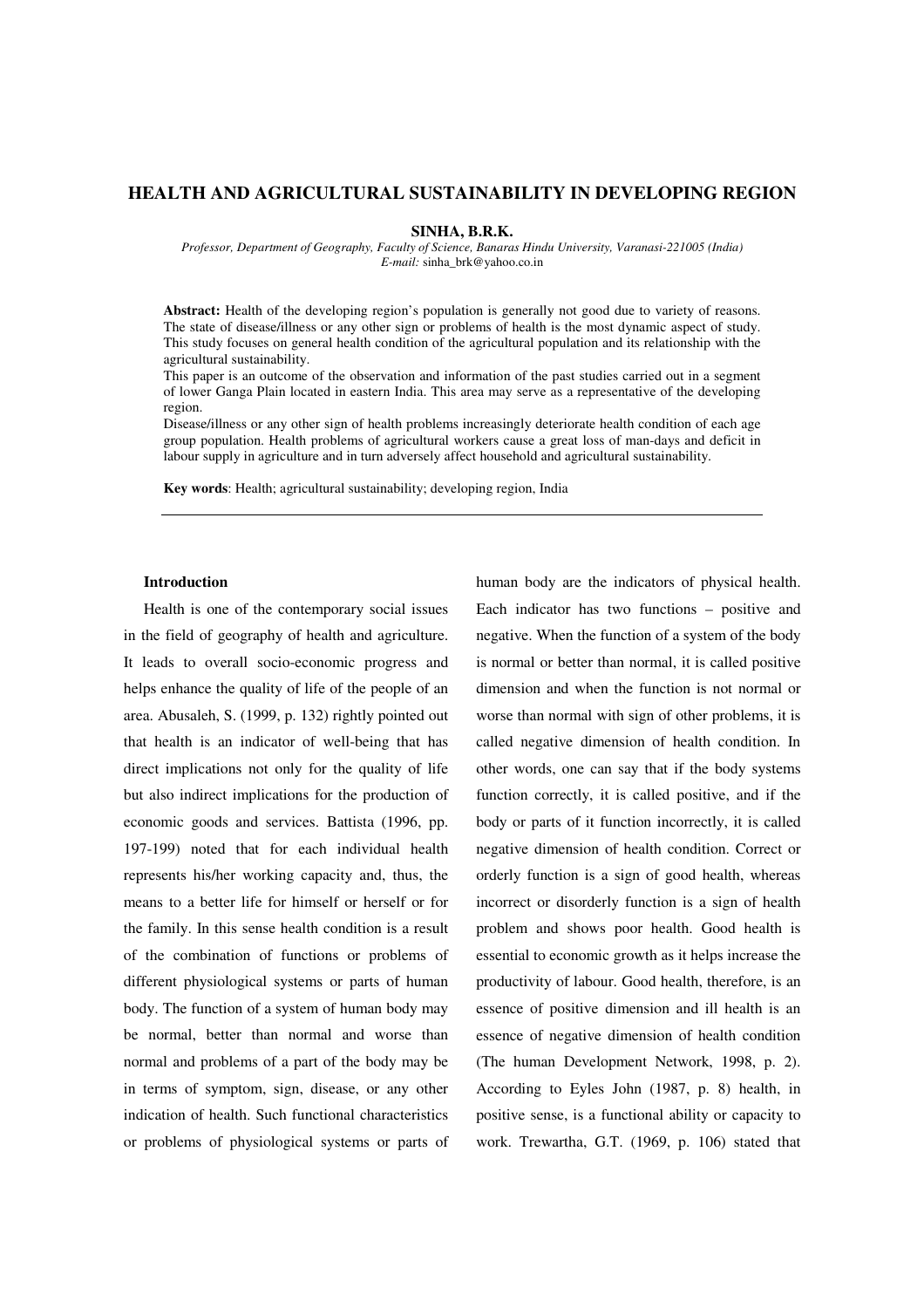health has both the negative and positive aspects depending upon the presence and absence of disease respectively.

Therefore, health condition is a combination or a set of both the positive and negative functional characteristics and problems of physiological system or parts of a person's body. Health condition is not static. It changes in space and time due to alteration in human body or due to the influence of social, cultural, economic, political and environmental factors. Here, for assessing health condition the state of blood pressure, dizziness, breathing trouble, sleep condition, tiredness and physical difficulties during standard working period, appetite and digestive condition, problems in ear, nose, throat, eyes, teeth and gum are taken into consideration. In all these, one finds normal, good, not good and other positive or negative signs of both the mental and health, which in turn indicate the state of total health of an individual. Rosenblatt, R.A. and Moscovice, I.S. (1982, p. 59) took into account different types of diseases of chronic and acute groups as the indicators of health condition. Park, J.E. and Park, K. (1991, pp. 12-14) also considered sweet breath, a good appetite, sound sleep, normal blood pressure and several other signs as indicators of good health.

Health condition of an individual depends on his/her age, social group, educational achievement, economic condition, and cultural system, personal habits and life style as well as on the types and nature of environment in which he/she spends life.

Health condition of the developing region's population is generally not good because of poor education, poor nutrition and calorie intake, nutritionally inadequate diet, under-nourishment, malnutrition, lower per capita income, poor accessibility of health and educational facilities, lower per capita and national expenditure on health and education, poor housing quality, unsafe drinking water, poor sanitation, variety of diseases, increasing environmental pollution, high fertility and mortality as well as low life expectancy. All these characteristics are closely related to each other and make the general health of the people poor.

### **Area of Observation**:

 This study is a result of the past observations and information of the author's research works carried out in Birbhum District, West Bengal. This is a part of Lower Ganga Plain in eastern India. This may serve as a representative area of the developing region.

## **Concept of Sustainability:**

Very simply, sustainability is the ability of something to sustain or support the wants / interests of a region's population at particular point of time. It is also meant for maintaining the status quo in the carrying capacity or supporting ability of anything over time for the improvement of human welfare. In broader sense, sustainability is an ability or capacity of a region's resources to meet the needs or necessity of its present population. It stands for ensuring continuity in efficacy under changing condition overtime too. The world Commission on Environment and Development (1987 p. 20) in "Our Common Future" defined sustainability 'as a strategy that meets the needs of the presents without compromising the ability of future generations to meet their own needs or to achieve their own requirements. Nasir El Bassan (1999, pp. 39 – 40 & 56) expresses his opinion that the key concept of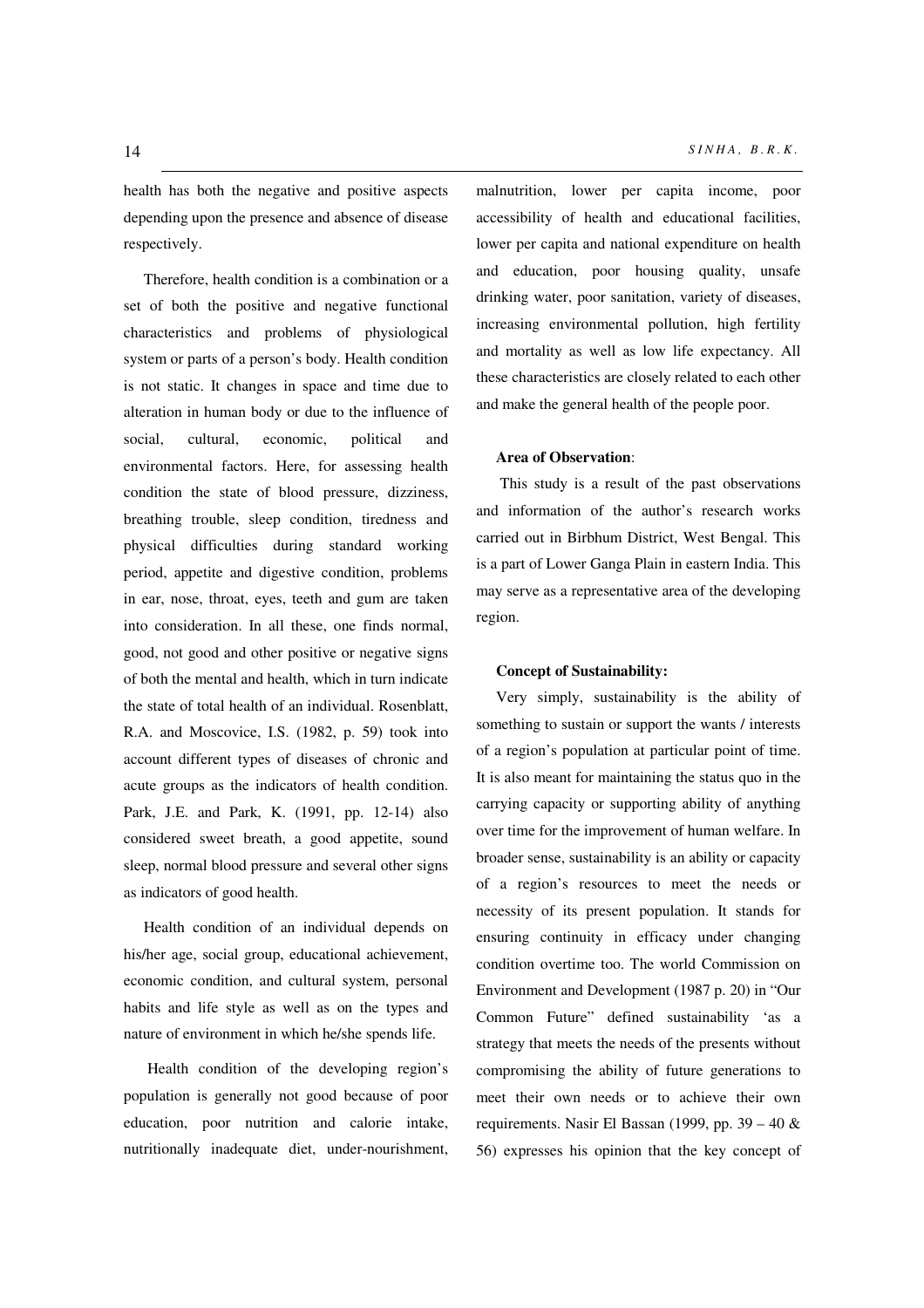sustainability is to promote the conservation and sustainable use of natural resources, which, allows long-term economic growth, and enhancement of productive capacity along with being equitable and environmentally acceptable. Sustainability in his opinion reflects a major issue in our understanding of the necessity and of who is responsible for whom and for what in making sure that the world functions in productive and effective way into the future. In other words, sustainability reflects our understanding of necessity and responsibility on the question for whom, for what and how production can be guided into the future in a way that is efficient, environmentally sound and sparing on resources.

In author's opinion, sustainability of any thing depends on both the rate of consumption and production of resources. Not only this but also sustainability depends on the requirement, generation and supply of resources to meet the needs of the people. Sustainability, of any region or sector in the world of human society depends on its population size, its growth and necessity as well as on the generation, stock and availability of resources. Sustainability may continue over time and maintain status quo or may change (decrease or increase) depending upon the dynamics of population growth, size of population, stock and availability of resources in space and time. World Development Report (2003, p.14) also underlines that both the needs and sustainability are not constant. Both change over time. Needs of the people of an area generally increase along with an increase in population. Similarly, sustainability of resources (agricultural or non-agricultural, natural or human) changes over time owing to utilization of available resources (i.e. the stock of resources). This

happens only due to existing demands of the present population (threshold) and of future population or future generation and their potential demands of resources to meet their future necessities. Therefore, sustainability may be – present sustainability and future sustainability. Present sustainability stands for meeting the needs of the present and future sustainability for future needs.

If the ability of available resources (stock of resources) of an area is quite sufficient to sustain or support the present needs or interests of the existing total population, it is known as balance between the ability of resources and population's necessities. This condition shows the optimum ability of resource or optimum sustainability of resources of that area. If the sustaining ability of an area's resource is less than the needs or requirements of the present, it is called under-sustainability and suggests for an enhancement in production. When the sustaining capacity of the area's resources is more than the required needs or demands of the present, it is called over-sustainability with surplus resource. However, all these are not static. They change over time due to change in both the needs or necessity and the sustaining capacity of resources of the area. Change in sustainability may be positive or negative. Positive change implies progress in the sustaining capacity of resources of agricultural and non-agricultural category. This is caused due to generation of additional resources by production management system. Negative change implies fall or decline in the sustaining capacity caused by social stress or conflict, economic restraints, political instability and environmental damage including deterioration in health and education etc. This change makes imbalance between the interests of the present and sustaining ability of resources.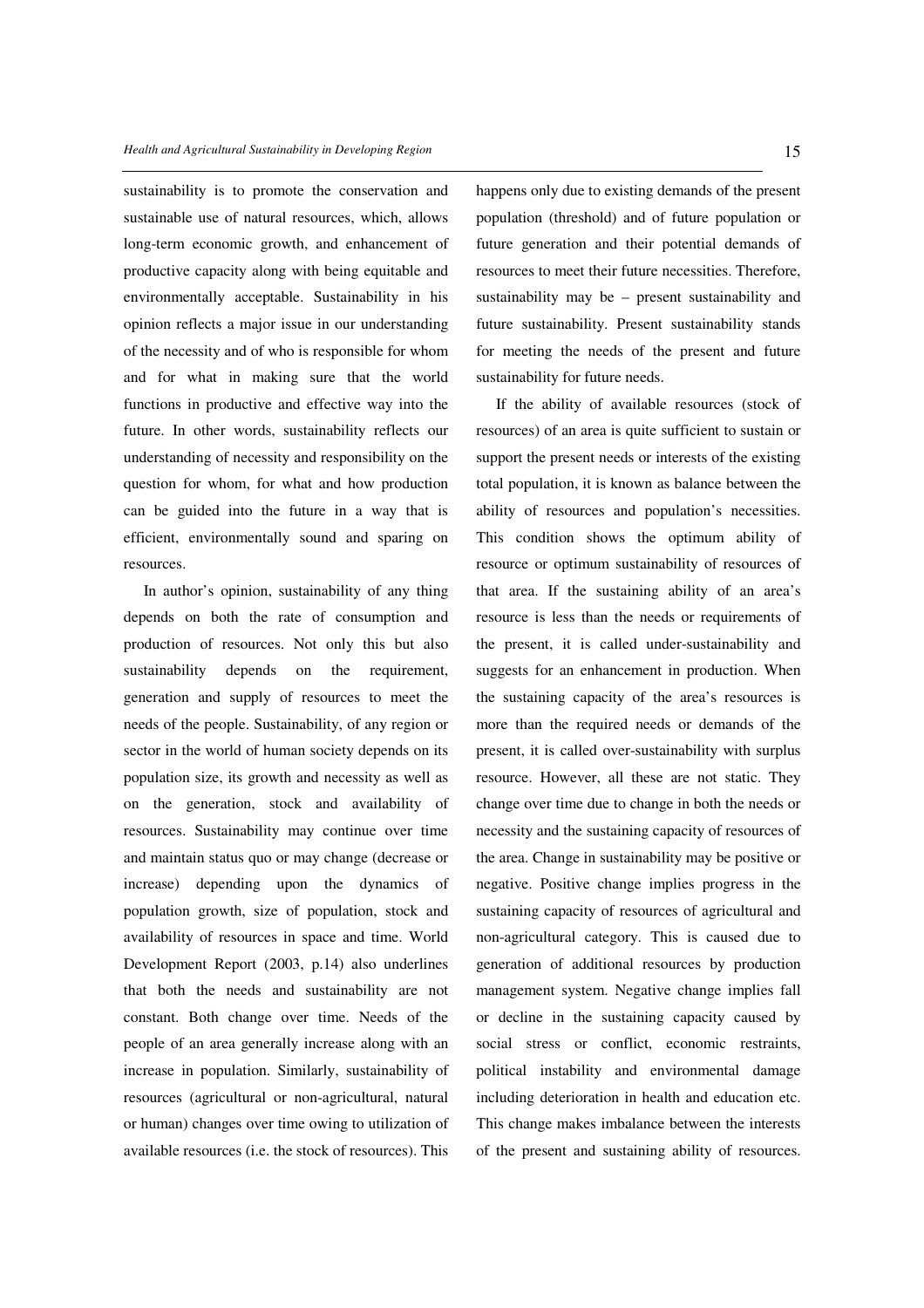This may affect the necessity of future generation too. All these factors jeopardize the sustainability, which in turn adversely affect the intergenerational well-being. Thus, for the well-being of future generation sustainability must increase with the pace of increase in population. In this way, one can say that a country's sustainability depends on positive change or progress in stock of resources or wealth. For maintaining intergenerational wellbeing of a region there must be a rise in its wealth over time. Therefore, intergenerational well-being will rise only when wealth increases over time.

## **Health and Agricultural sustainability:**

Health and agricultural sustainability are explicitly related to each other. One is means and another end or vice-versa. Health as explained earlier is a result of combination of both the positive and negative functional characteristics or correct (orderly) and incorrect (disorderly) functions of physiological system or parts of human body. Agricultural sustainability relates the concept of production and the carrying capacity of it with reference to the interests of existing population. In broader sense, agricultural sustainability of an area is the ability or capacity of agricultural production that can fully sustain / support or satisfy the present needs or necessity of its population. Agricultural sustainability is also meant for optimum or balanced relationship between agricultural production and population of an area at any point of time. Agricultural sustainability is a result of the combination of proper utilization and quantity and quality of land, labour and capital. These three are the basic factors of production and its sustainability. Agricultural production, which fully satisfies the needs of present, can not be maintained if there is

fall in oxygen and rise in  $Co<sub>2</sub>$  in the biosphere's system or even in the soil. Degradation of land and decline in fertility of soil due to several reasons disturb the sustainability of agriculture. Similarly, scarcity of quantity and quality of labour and capital as well as inefficient and inadequate utilization of them can not sustain or maintain the sustainability of agricultural system.

Out of the triad of resources - land, labour and capital – labour is very crucial agent of agricultural sustainability. It is the most important factor of production. It increases or diminishes or maintains the status quo of agricultural sustainability. Agricultural sustainability greatly depends on the quantity, quality, productivity and way of utilization of labour. All these characteristics of labour are a result of its health condition. Health condition provides or determines the workers with their energy, strength, vigour, vitality, stamina or their labour productivity in terms of labour or human resource. The levels of development or productivity of agriculture depends to a large extent on the rate of labour utilization because it helps increase goods, services and influence the production and over all development in agriculture depends largely upon the timely and efficient utilization of healthy workers. Agriculture can not be sustainable in lack of proper utilization of able bodied agricultural workers. It is agricultural workers who by dint of their hard labour break the hard rocks, plough the land, make the soil fertile and grow the crops, increase production and maintain the sustainability of agriculture. There is considerable possibility of change in health of the agricultural workers due to exposure of weather condition, adverse working atmosphere, working habits, injuries/accidents, personal harmful habits and diseases of different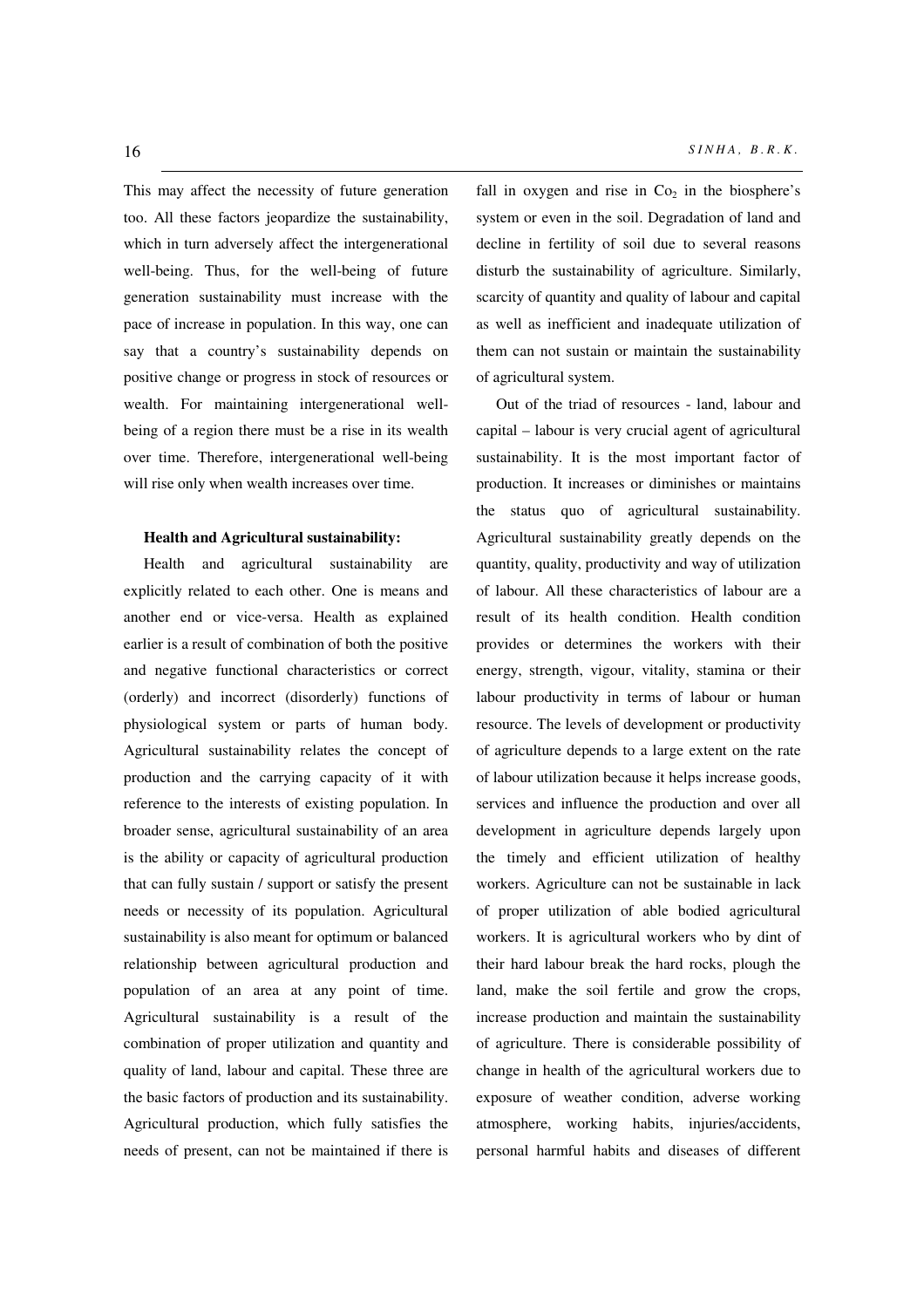types. Even a small deterioration in worker's health sometimes accumulates and translates into losses of agricultural production. The loss may be of any type and at any scale. Therefore, any damage in both the physical and mental health of the agricultural workers can disturb the sustainability of agricultural system.

Agricultural system is generally modified by both the physical and human intervention and interference caused by physical (Environmental), biological (disease or ailments), demographic (birth, death and migration), social (social vice, dispute, conflict etc.), economic (scarcity of resources or infrastructure) and political decision etc. Huggett, Richard (1980, pp.48-51) also stated that human and physical interventions modify inputs, outputs, and rate of transfer or productivity. Sinha, B.R.K. (2003, p. 17) studied that disease being a negative factor adversely affects the quantitative and qualitative elements of human resources by afflicting body and mind. This snatches from an individual his/her working or functional capability by weakening or deteriorating the normal functioning of mind and body and in turn jeopardizes agricultural sustainability.

Gregory, J. (1970, pp. 453 - 468) examined absence of workers from works due to chronic bronchitis caused by cold weather condition. It indicates that such disease is liable to prevent workers from working particularly in cold agricultural regions. In tropical or hot region, intense heat doses the same. Krishna, G.R. and Aquinas, P.G. (2004, p.46) noted that if the number of persons in an organization is less than the member of persons required, then there will be disruption in the work. Production will be hampered and the pace of production will be slow and

employee burdened with more work. Such incidence may interfere agricultural sustainability too. African Development Report (1998, p.61) wrote that health and nutrition improve labour productivity and permit people to work more days and increase their effectiveness at work. A healthy and nutritionally well-fed work force is physically and mentally more productive than one that is sick and under-fed. Therefore, health of the workers should be perfect. According to Pandey, B. N. (2002, p. 95) health is one of the important factors of sustainable development in agriculture. He stressed that health and work are intimately related to each other. Kuppuswami, B. 1975, pp. 78-83) interpreted health as an instrumental value and said that a healthy man is able to work efficiently. Ill health causes great unhappiness to the family and also constitutes a social loss. It prevents the increase in labour inputs and efficiency. Similarly, Sudha, S.N. & Singh, A. (1983, p. 48) also gave emphasis on health of labour and said that productivity of farm labour greatly depends on both the physical and mental health. Difference in health of labour force causes productivity differentials. Sound health gives great stamina to stand the odds of the occupation and to work longer.

The above overview clearly shows the importance of health of workers and its role in production sustainability. Thus, health problem prohibits / prevents agricultural workers from working and their optimum utilization in cultivation by shortening labour days and degree of utilization of labour. This in turn affects both the labour earnings and agricultural production and finally decreases agricultural sustainability. Opposite to this good health maintains or increases the sustainability of agricultural system.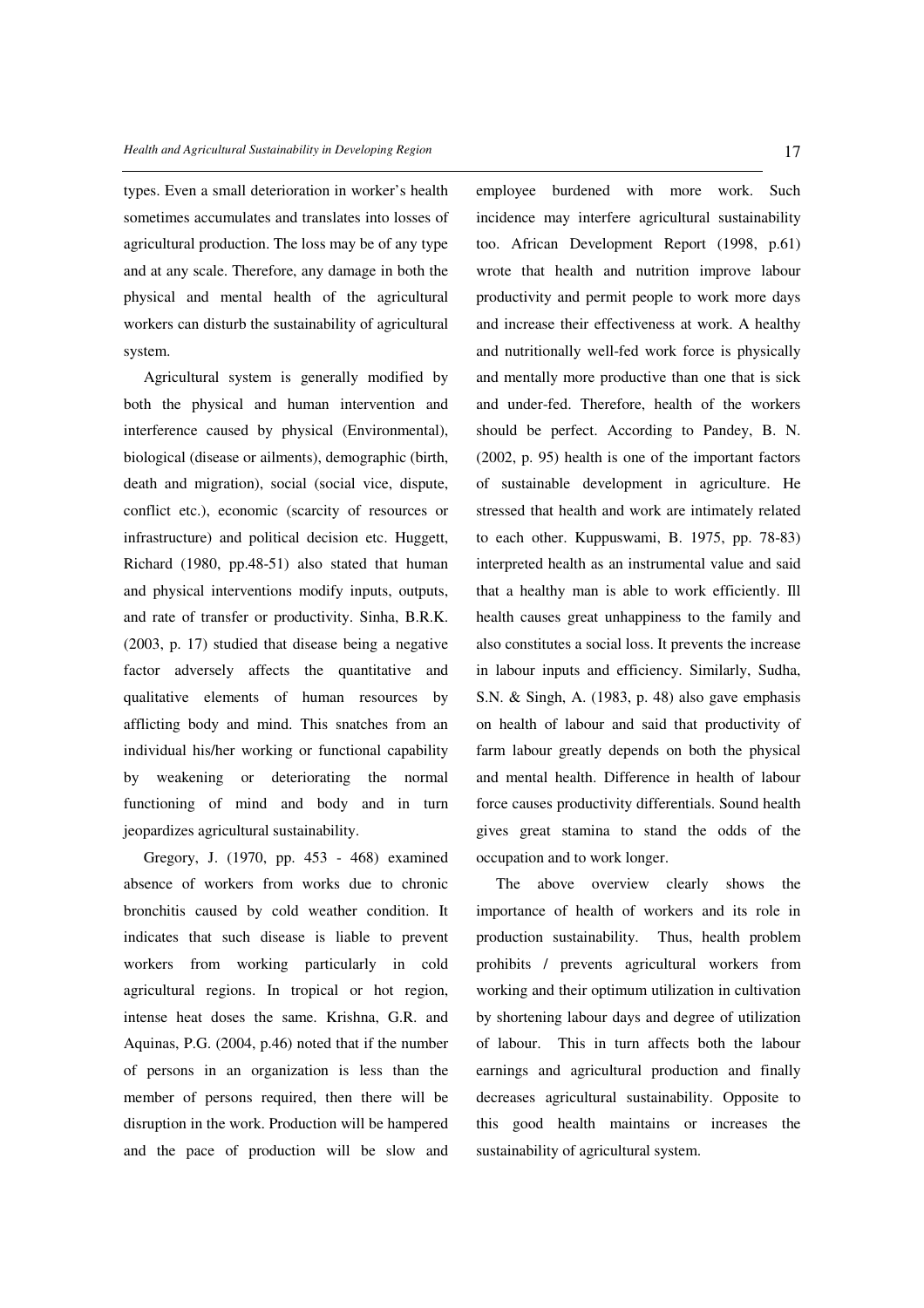## **Agricultural worker's Health and their House hold Sustainability:**

Health plays a great role in both the rural and urban household sustainability. Survival of a household primarily depends on household resources earned by its own members. Earning of a member is very much guided by his / her health. In fact, health earns wealth the source of prosperity of a family. In spatial organization vertical arrangement of sustainability can be at nation level (with macro characteristics) region level (with meso characteristics), and local level (with micro characteristics). Depending upon this hierarchical system sustainability can be known as national, regional and local sustainability. Household is the most micro-level geographical unit and belongs to the local category. It is most fundamental unit and plays a very crucial role in sustainable development of a region or a nation. In rural area household sustainability is very much related to agriculture. Agriculture (particularly in developing countries) is the source of livelihood of people. It plays a vital role in generating purchasing power among the rural population. In developing countries like India, the livelihood of the majority of population depends on agriculture. Agriculture is the largest sector of economy and involves about two-thirds of work force. About 75% of India's poor are in rural areas and a large proportion of them depends on agriculture for employment and as a major source of livelihood. 58% of the labour force was employed in the agricultural sector in India in 2001, and most of them are in low productivity activities. Their prospects are not bright, (India: Sustaining Reform, Reducing Poverty, 2003, p. 73).

In maintaining rural household sustainability the role of health condition of the rural people in

general and the rural work force in agricultural economic functions in particular is of great importance. Health condition is a basic factor, which brings peace and prosperity. It is really a fact that health is wealth of the people. If this wealth goes well, the overall condition of the households of rural people continues to be good. This condition helps increases the rural household sustainability. Positive dimension of health enables the rural people to work well, earn well and save well and in turn helps them in sustaining basic necessities, self respect, dignity, honour in their life as well as in sustaining cultural, economic and political freedom, hand in hand freedom from social servitude. In contrast, negative dimension of heath snatches away all these and put them in trouble and hardship. This situation arises when a person of a family becomes sick or suffers from any sign of disease or health problem. In this case his/her earning and the purchasing power either stop or considerably decline. This gives adverse impact on his/her household sustainability. It has been found in another study (carried out by the author) on, 'Agricultural Accidents in Rural Areas' (1994, pp. 23-24) that a substantial loss of man-days and income occur when an earning member of a family falls sick or suffers from health problem. Smith, K. (1975, p. 77) also pointed out that ill heath directly causes loss of production.

If there is shortage of supply of labour, agricultural production is affected. This particularly happens in case of self-farm workers of small and medium agricultural land. Big farmers who employed hired labour also have to suffer. If the health of the contract or hired labour deteriorates due to any health problem then the work as well as production of such farmers is hampered. In case of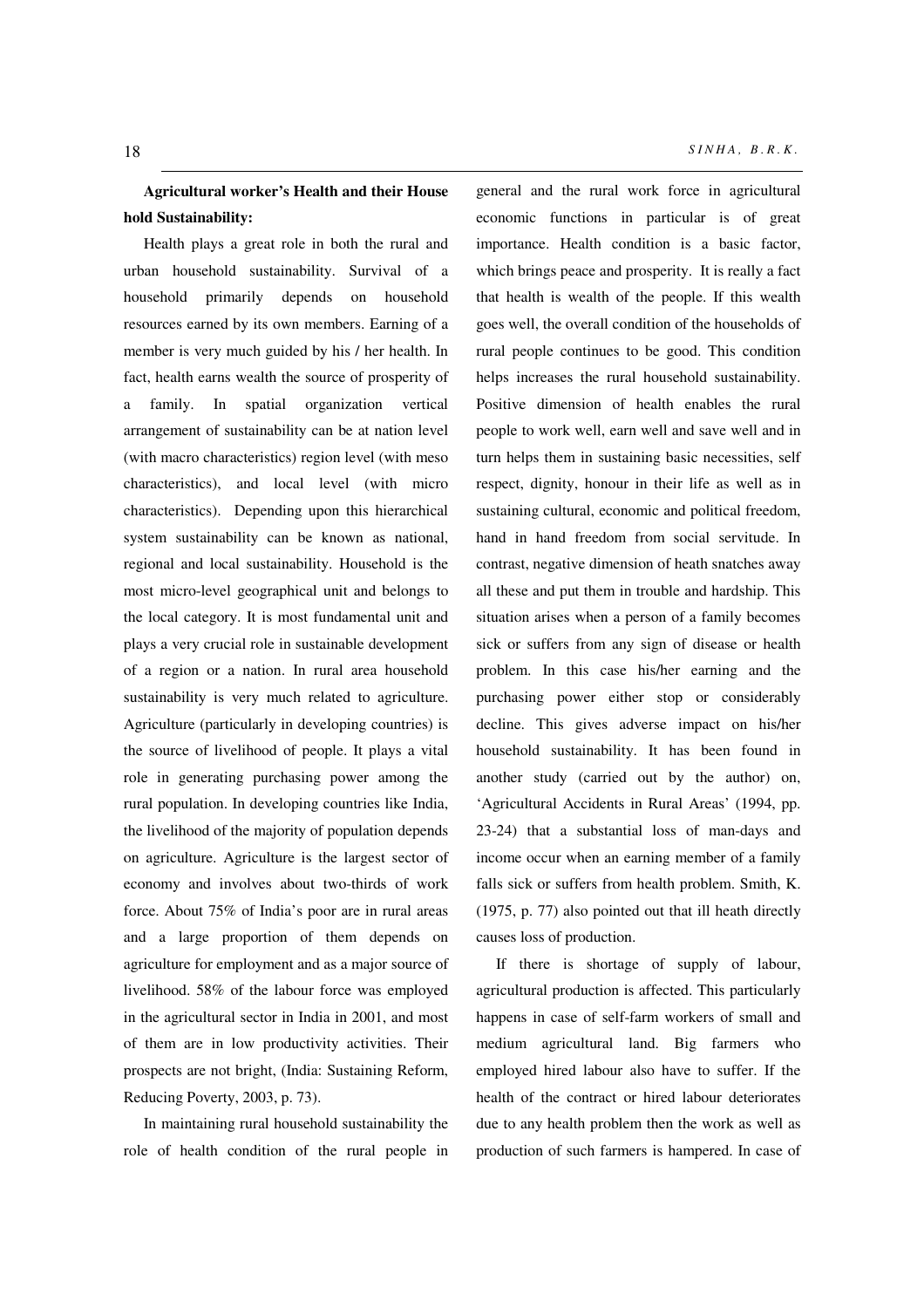landless labourers health condition becomes a serious matter, as they are the only source of their income upon which the livelihood of the whole family depends. Their earnings are the only means to sustain their day-to-day life. In rural areas abject poverty of such workers force them to continue to work despite their acute and intermittent diseases or illness to maintain their household sustainability. This further deteriorates their physical and mental health and presses them in hardship. In this way particularly socio-economically poor households of agricultural workers have to suffer more because life of most of the agricultural workers in rural areas depends on the earnings generated from agriculture.

Thus, for rural transformation or rural sustainability there is need to eliminate poverty and strengthen rural urban linkages, intensify agricultural production and sustainably manage land, labour, capital, water to feed a growing population.

# **Health and Agricultural Sustainability in Birbhum District:**

Health of the rural people has direct links to the agricultural system of an area. Both are positively related to each other. One is dependent on another. Agriculture is the source of food and nutrition which, helps enhances the vigour and stamina of the people. Heath being a major component of human capital or human power enables an individual to work for longer hours in producing a use value of any description for satisfying the needs of the people in agriculture. O' Neill, Mackellar and Lutz (2001, pp. 162-163) pointed out that as an essential element of human capital, good health is crucial to development and interacts closely at the household level. Streeten Paul (1983, p.3) while visualizing the importance of human capital also stated that a

vigorous, healthy and well-fed labour force is a more productive labour force. Sinha, B.R.K. (1995, p. 47) considered health of a worker a very powerful factor which greatly influences the utilization and quality of him. A physically sound and healthy man works hard, more efficiently and produces better yield than a person who is physically weak and unhealthy. Health increases the working capacity of the workers. Sinha, B.R.K. (1999, pp. 447-450 and 2002, p. 8) found that healthy agricultural workers are more productive as levels of health and earnings are positively related. It has been found that agricultural workers having good health earn better monthly income as against those having poor health. Not only this but also a very high positive correlation (0.82) was found between the utilization of agricultural workers and agricultural land resources (Sinha, B.R.K. 1986, pp.-86-87). This strength may slides down due to deterioration in physical health of workers. Sinha, B.R.K. (2003, p. 25) has also found, in his study on disease pattern and human resources, a clear variation in disease pattern between agricultural and non-agricultural workers in a segment of Birbhum district. Agricultural workers suffer from a variety of health problems. Rural people of the district suffer from high iron content available in drinking water, malnutrition, under nutrition and particularly from different types of water-borne diseases. Such situation keeps the health (particularly physical health) of the rural people and of rural workers in average category as well as below average. It has also been found that those engaged in agriculture as cultivators and agricultural labourers and livestock farmers have generally average and even poor health than that of those engaged in non-agricultural occupations, Sinha, B.R.K. (2002, p. 8). Similarly,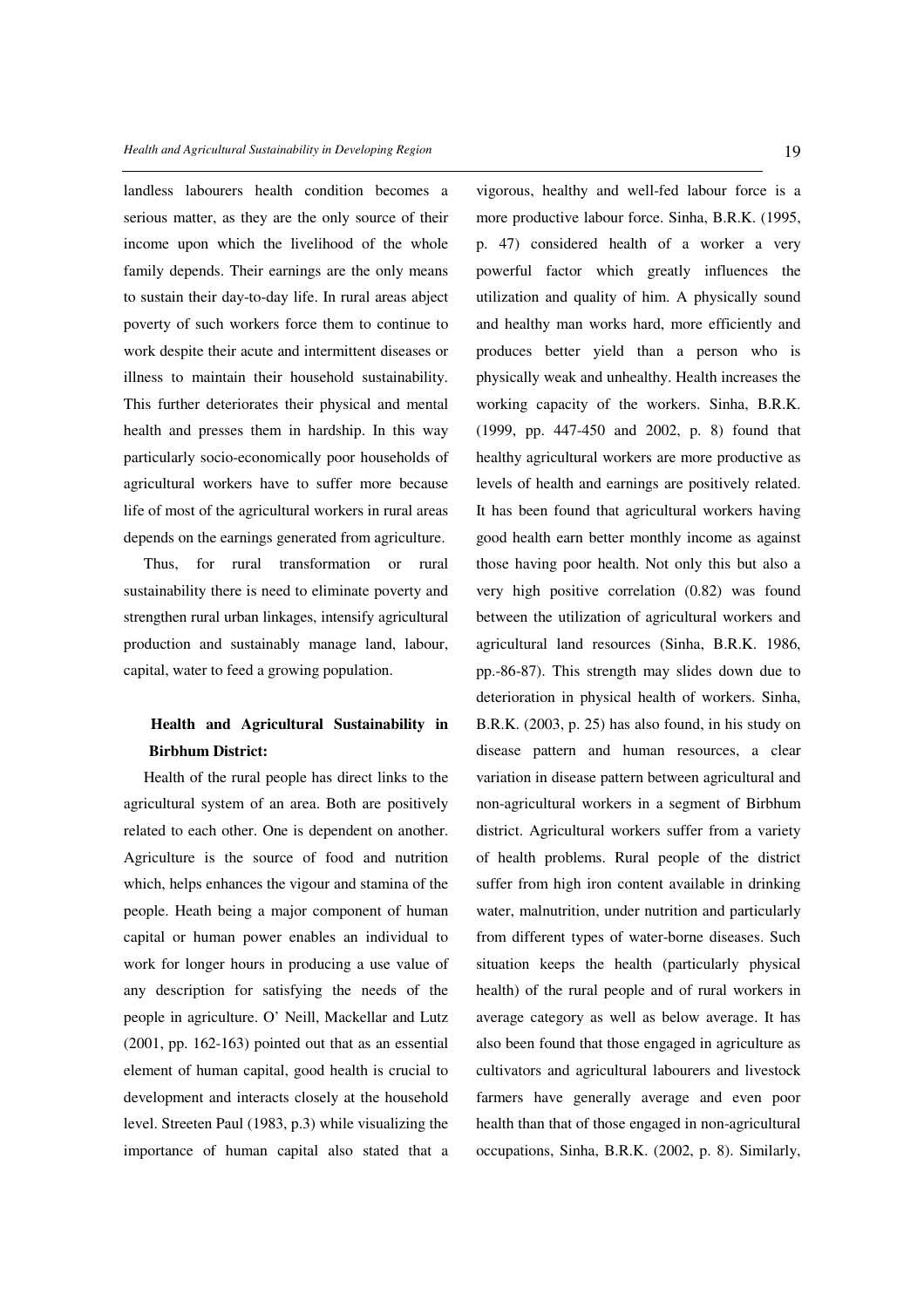Giovanni, B. (1996, pp. 196-199) rightly pointed out that different types of occupations are associated with different types of diseases, which adversely and variously affect the health of the working persons. Such situation often keeps the agricultural workers away from their participation and in turn snatches away their livelihood and adversely affects agricultural sustainability.

A study on agricultural accidents in this district clearly shows that fever, coryza, stomach problems (digestive system), E.N.T. problems, skin disease, fatigue and other occupational diseases are the important and major causes of poor health of the agricultural workers. These in turn prevent/stop the agricultural workers from participating in their agricultural activities. Such physical health condition causes a major loss in their man-days (lobour input) as well as in their income. Most of the agricultural workers suffer from agricultural diseases (such as skin problem, fever, cold and cough/allergy, cold and fever, bronchitis/asthma, indigestion/acidity, influenza, diarrhea, body pain, weakness, gastric, pain- fever, stomach problem, tuberculosis (T.B.), throat problem, sunstroke, eye problem, paralysis etc.) and have to lose their mandays in the range of 5-30 days and their earnings up to Rs. 400 – 500. Some agricultural workers lose even more than 60 working days and earning up to Rs. 700 – 800 during different cropping seasons. Thus, loss of income and labour days (man-days) of agricultural workers are very much related to each other (Sinha, B.R.K. 1994, pp. 23-24). If we calculate this loss from household level to village and then from village (local) to regional level, we will find a huge loss of man-days, which, ultimately adversely affect the agricultural sustainability at a wider scale.

Birbhum district is one of the important segments of agriculturally dominated regions of eastern India. It is a part of the lower Ganga Plain and dominated by subsistence farming. The main crops of the district are paddy, oil seeds, vegetables, wheat. It has both rural and urban population. This nature of the area keeps the health of the rural people different than that of the urban population. A study on urban-rural health differential (based on the Birbhum district's sample survey data) carried out by Sinha, B.R.K. (1999, pp. 28-291) observed that health level of the rural people in agricultural area is below to that of the urban area's people. This district is dominated by the rural people of different social groups such as higher cast, other backward caste, scheduled cast, scheduled tribe, other (Muslims). Majority of the working people are engaged in agriculture as cultivators and agricultural labourers. Higher and other backward castes are generally cultivators (land holders) and scheduled castes and scheduled tribes are generally landless and constitute the major portion of agricultural workers and work in the land of cultivators. They are socio-economically poor and a larger portion of them remains below the poverty line. Most of them suffer from malnutrition and under nutrition. This situation causes different types of food deficiency diseases, the anaemia among them is important. The overall performance of their health is not good in comparison to that of the socio-economically better people. Health condition of the agricultural workers, (primary workers) as against non-agricultural workers (secondary and tertiary workers) is generally poor, Sinha, B.R.K. (2003, p.60). This sometimes, adversely affects the agricultural sustainability. There is shortage of potable water too, which causes certain health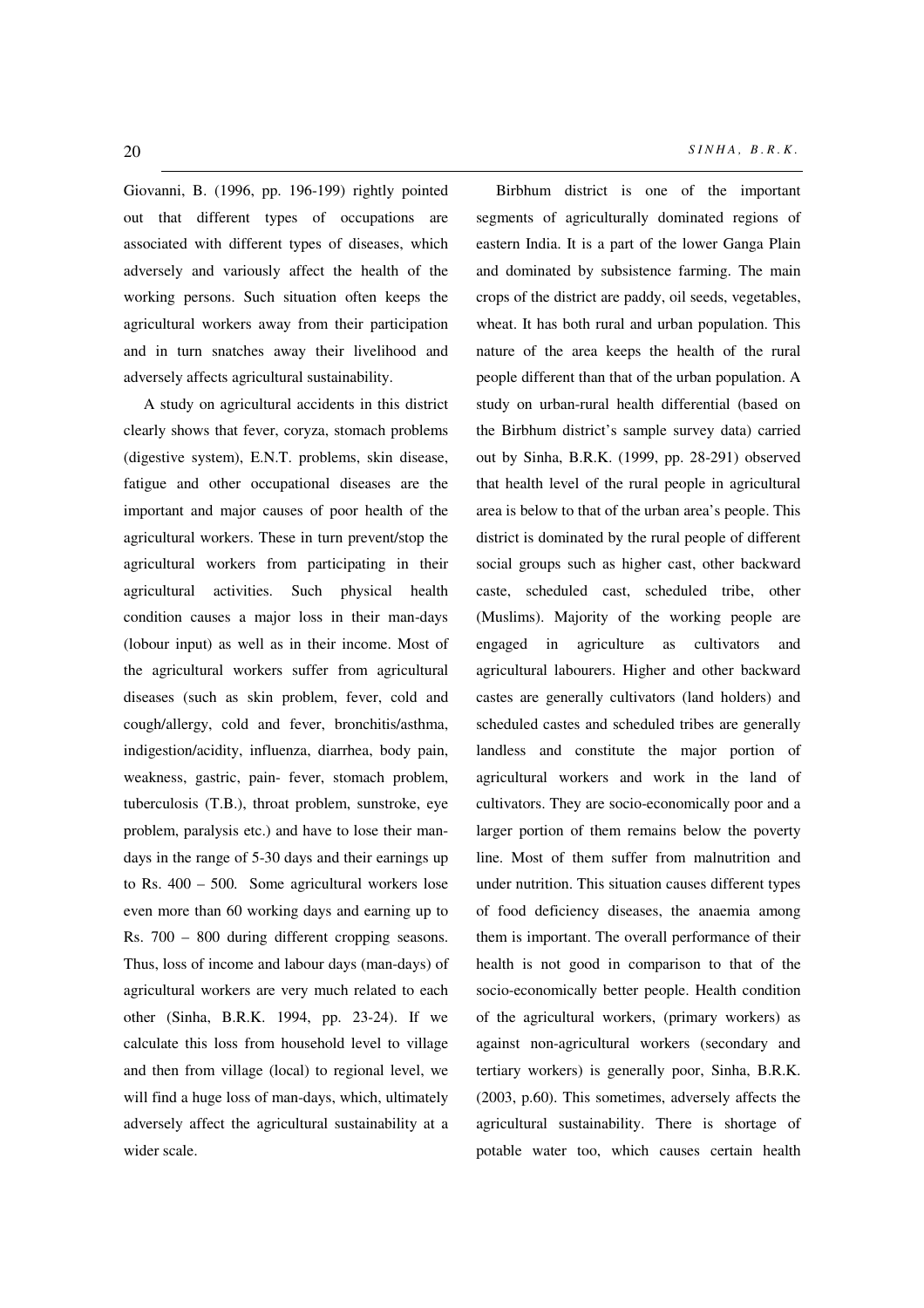problems. Normally most of the rural people suffer from food deficiency and water borne diseases. Use of pesticides, insecticides and chemical fertilizers in haphazard way also become responsible for poor health. These in turn make the physical health condition of the rural people in general and of the agricultural workers in particular poor, which disturbs the productivity of workers and sustainability of agriculture in the district.

The above reasons or facts of this District may be similar to that of other developing regions of similar nature.

#### **Health Data and Agricultural System:**

A system is a set of different elements of physical and human groups, the characteristics and functions of which are interrelated and give a common result in a defined environment, Huggett Richard (1998, p.1). Agricultural system is a set of the nature, characteristics and functions of land, labour and capital, upon which the sustainability of agriculture depends. Out of land, labour and capital 'labour' becomes an active factor of production. In maintaining production or agricultural sustainability health of agricultural work force is central. Health as mentioned before is a result of the positive or negative information of several health signs or variables relating to physiological functions of a human body. A comprehensive and up-to-date health information or data is important input for policy formulation and planning in agriculture. Health data reflects a crucial aspect of valuable labour resource. Health data constitute an integral and essential component of the overall development strategy in agriculture. It provides us an idea or clear understanding of the existing profile of the positive and negative dimensions of health, which

plays a crucial role in agricultural system as well as in maintaining agricultural sustainability. In this sense health data become very valuable wealth for researchers, scholars, academicians, administrators, government officials etc. and are used in formulating developmental plans and policies in both the agricultural and non-agricultural systems.

 In developing regions most of the rural people are either directly or indirectly engaged in agricultural activities. Physical health, where an intensive use of manual labour is practiced in agriculture, becomes very vital as it very positively interacts with agricultural sustainability in agricultural system. In fact, both physical health condition and agricultural sustainability are intimately linked with each other and that is why, one says, good health condition of agricultural workers generally depends on good agricultural sustainability or production and good production or good agricultural sustainability depends on good health condition of the agricultural workers. From this point of view it can be said that agricultural system can be reformed by the uninterrupted and efficient use of healthy workers. Therefore, to reform agricultural system of an area the health condition (particularly physical health) of the rural people in general and of working age group population in particular should be taken care of with a view to maintain and improve their overall health to increase the rate of utilization of human labour. For regular labour supply and agricultural sustainability general health condition of the agricultural workers are of immense importance. This effort will maintain and increase the agricultural sustainability to meet the needs or necessities of the present and the future generation.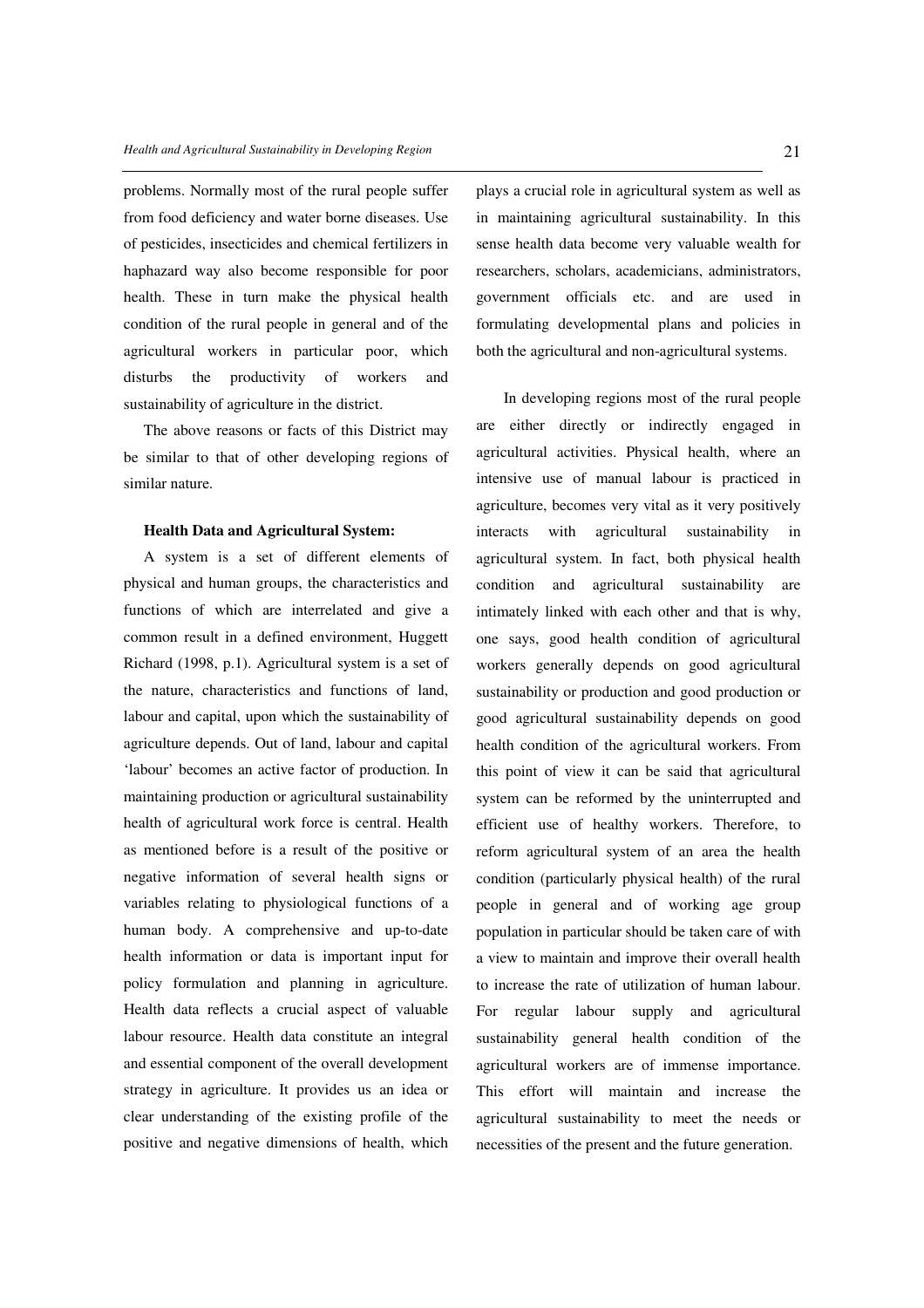#### **BIBLIOGRAPHY**

- Abusaleh, S., 1999, *India: Human Development Report*, National Council of Applied Research, Oxford University Press, New Delhi.
- Awasthi, I. C., 2002, in *Manpower Profile: India Year Book 2002*, published for Institute of Applied Manpower Research, Concept Publishing Company, New Delhi.
- *African Development Report* 1998, Published for the African Development Bank, Oxford University Press, New York.
- Bajpai, P. K., 1998, *Social Work Perspectives on Health*, Rawath Publications, Jaipurand Delhi, India.
- Dass, S. K., 2004, *Changing Trends in Health and Nutrition*, Isha Books, Delhi.
- Eyles, J., 1987, *The Geography of National Health: an essay in welfare geography*, Groom Helm, London.
- Giovanni, B., 1996, 'Introduction' in Barnardo, C, Paul, D & Max, F P 1996, *Resources and Population: Natural, Institutional and Demographic Dimensions of Development*, Clarendon Press, Oxford.
- Gregory, J., 1970, quoted in Smith, K 1975 *Principles of Applied Climatology*, Mc Graw-Hill Book Company (UK) Ltd. London.
- Huggett, R., 1980, *Systems Analysis in Geography*, Clarendon Press, Oxford.
- *India: Sustaining Reform, Reducing Poverty* 2003, Oxford University Press, New Delhi.
- Kenneth, G. M. & Erics, S., 'Strategies to Maximize Health and Functioning and increase life expectancy' in Bernardo, C., Paul, D. and Max, F. P. 1996, *Resources and Population*, Clarendon Press, Oxford, New York.
- Krishna, G. R. & Aquinas, P. G., 2004, *Personnel Human Resource Management – Principles and Practices*, Author Press, Delhi.
- Kuppuswami, B., 1975, *Population and Society in India*, Popular Prakashan Pvt. Ltd, Bombay.
- Institute of Manpower Research, 2002, *Manpower Profile: India Yearbook*, Concept Publishing Company, New Delhi.
- Nasir El Bassan, 1999, 'Sustainable Development in Agriculture – Global Key Issues' in *Natural Resources and Development*, Vol. 51, Institute of Scientific Co-operation, Tubingen, Germany.
- O' Neill, B., Mackellar C. & Lutz W., 2001, *Population and Climate Change*, Cambridge University Press, U.K.
- Pandey, B. N., 2002, *Eco-Degradation, Biodiversity and Health*, Daya Publishing House, Delhi.
- Park, J. E. & Park, K., 1991, *A Textbook of Preventive and Social Medicines*, Banarsidas Bhanot Publishers, Jabalpur, India.
- Reid, D. D., 1964, 'A Anglo-American Comparision of the prevalance of Bronchitis', British Medical Journal quoted in Smith, K 1975 *Principles of*

*Climatology*, Mc Graw-Hill Book Company (UK) Ltd. London.

- Rosenblatt, R. A. & Moscovice, I. S., 1982, *Rural Health Care*, John Wiley and Sons, New York.
- Ross, J. A., 1982, *International Encyclopaedia of Population*, the Free Press, A Division of Mac Millan Publishing Co. Inc., New York.
- Sharma, M., 2002, in *Manpower Profile: India Year Book 2002*, published for Institute of Applied Manpower Research, Concept Publishing Company, New Delhi.
- Sinha, B. R. K., 1986, 'Relationship between Agricultural Manpower and Land Resources: in a segment of South Bihar Plain', (jointly with Prof. Sinha R N P) in the *Rural System, An International Interdisciplinary Journal*, Vol. IV, Number 4, 1986, pp. 85-90, Varanasi.
- Sinha, B. R. K., 1994, 'Agricultural Accidents in Rural Area', *Indian Journal of Landscape System and Ecological Studies*, Vol. 17, No. 2, December 1994, pp. 17-25, Institute of landscape, Ecology & Ekistics, Department of Geography, Calcutta University, Calcutta.
- Sinha, B. R. K., 1995, 'Human Resource: Its Meaning, Worth, Determinants and Problems', *Eastern Geographers*, Vol. 5 & 6, 1995, pp. 43-48, the Eastern Geographical Society, Department of Geography, Utkal University, Bhubaneswar.
- Sinha, B. R. K., 1999, 'Levels of Human Resource Development and Economic Growth in a Segment of Middle Ganga Plain', *Commercial Activities and Development in Ganga Basin* (ed. by Shrivastava, V. K., 1999, pp. 443– 452), Concept Publishing, Company, New Delhi.
- Sinha, B. R. K., 1999, 'Urban-Rural Health Differential in Developing Regions, published' in Urban-Growth and Development in Asia - Vol. II. *Living in the Cities* (eds.) Graham P C, Ashok K D and Robert W B, 1999), pp. 287-291, Ashgate Publishing Ltd., England.
- Sinha, B. R. K. 2002, 'Health of the Rural People in a Segment of Rarh Region of West Benga', *Social Profile*, Vol. 6, No. 2, December 2002, pp. 1- 10, Patna.
- Sinha, B. R. K., 2003, 'Disease Pattern and Human Resources in a Rural Segment of Lower Ganga Plain', *North En. Geographers*, Vol. 32, pp. 30- 40, Gauhati University, Gauhati.
- Sinha, B. R. K., 2003, 'Variation in Health Pattern of the Rural People in a Segment of Lower Ganga Plain', *Foldrajzi Ertesito, Geographical Bulletin,*  Vol. 52., 1-2, pp. 9-61, Geographical Research Institute, Hungarian Academy of Sciences Budapest, Hungary.
- Smith, K., 1975, *Principles of Climatology*, Mc Graw-Hill Book Company (UK) Ltd. London.